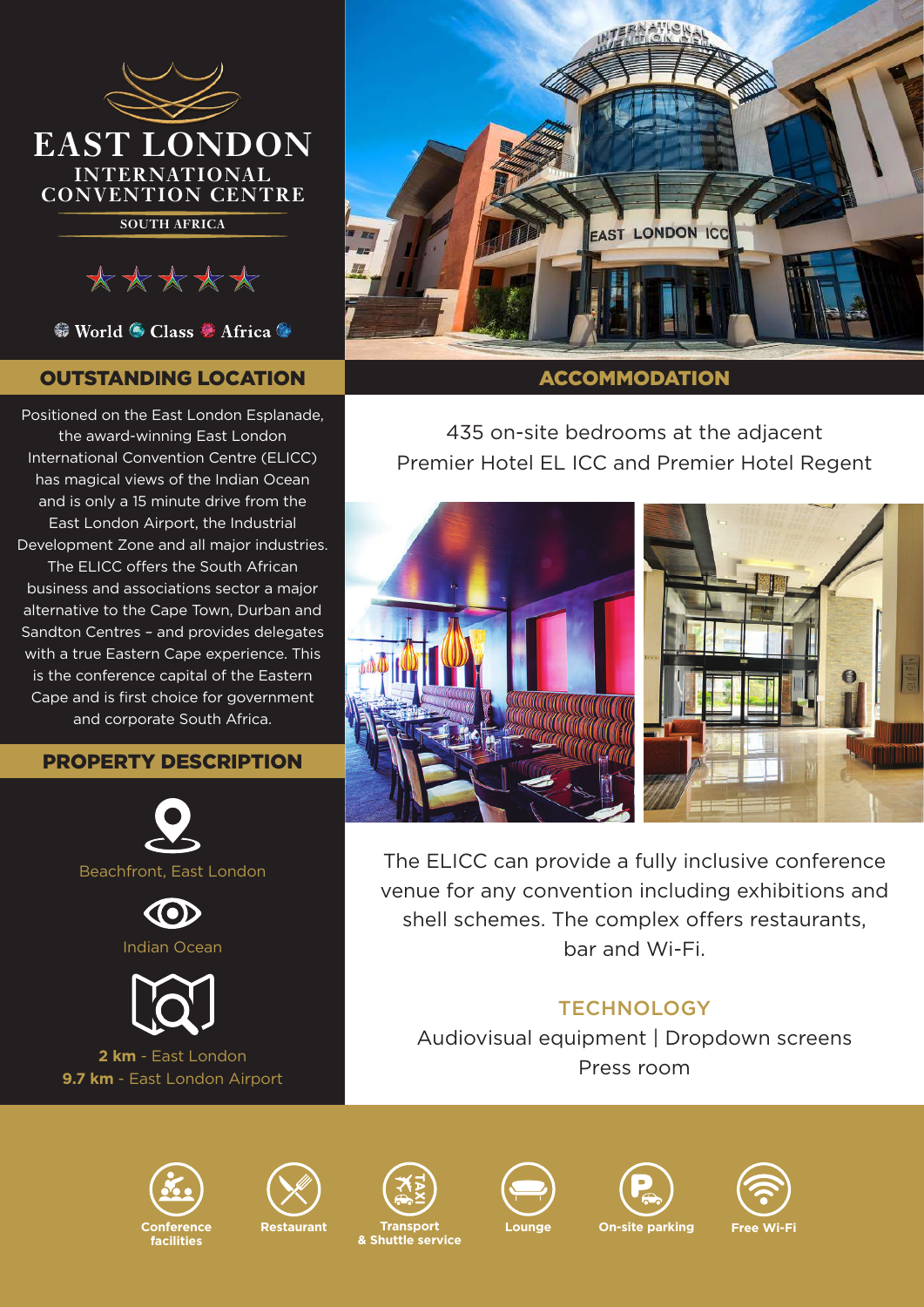

#### LEISURE FACILITIES AND ATTRACTIONS

The ELICC is conveniently located on the East London Esplanade with direct access to two bathing beaches, the Orient and Eastern Beach, city centre, East London Golf Club which has hosted many SA Opens, sporting stadiums. Other attractions include Premier Resort Mpongo Private Game Reserve, aquarium, eco-walks, hiking trails, shopping and the East London Museum. The iconic Nahoon Reef, reputably one of the finest surfing destinations in South Africa, is a close drive away.

#### MAGNIFICENT CONFERENCE AND SPECIAL EVENT EXPERIENCES

The ELICC features a 580-seater auditorium, exhibition hall, six multi-functional conference rooms, restaurants and bars. The various conference rooms are designed for conferencing, conventions and trade shows, and are able to accommodate up to 1500 delegates, whereas the exhibition hall can accommodate up to 2100 delegates. As the official accommodation partner of the Premier Hotel El ICC, the two adjoining Premier hotels are the obvious choice. ELICC offers incredible conference, banqueting, auditorium, exhibition venues – able to accommodate thousands of delegates. The hands-on and dedicated conference and banqueting team offer great service, professional execution of every event imaginable whilst its dining and restaurant experiences on offer are renowned. It is the only convention centre in SA to offer spectacular sea views. The ELICC is situated on the same precinct as the Premier Hotel EL ICC and Premier Hotel Regent, offering 435 multiple room types and experiences and extreme convenience.